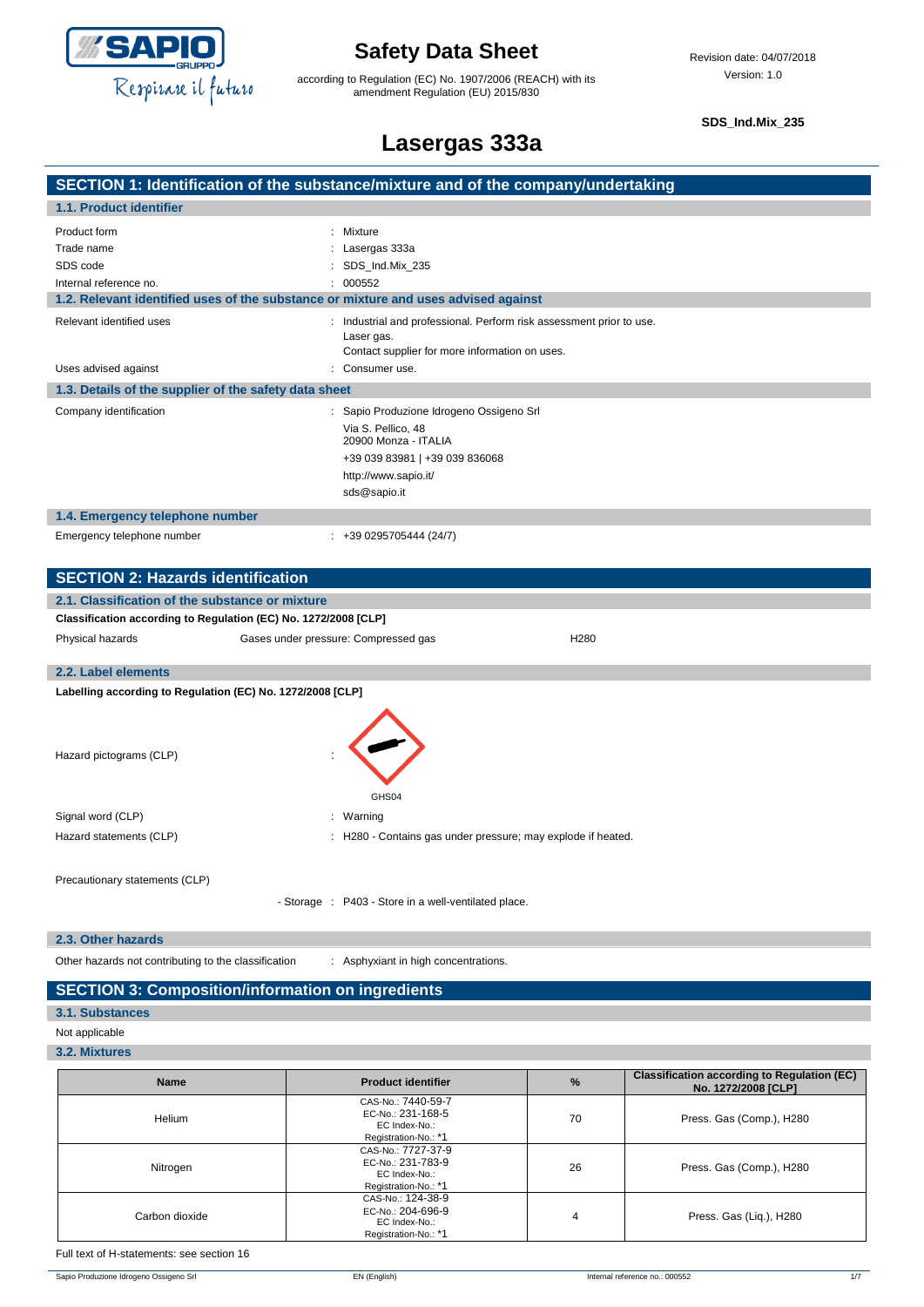

according to Regulation (EC) No. 1907/2006 (REACH) with its amendment Regulation (EU) 2015/830

**SDS\_Ind.Mix\_235**

# **Lasergas 333a**

*Contains no other components or impurities which will influence the classification of the product.*

*\*1: Listed in Annex IV / V REACH, exempted from registration.*

*\*2: Registration deadline not expired.*

*\*3: Registration not required: Substance manufactured or imported < 1t/y.*

| <b>SECTION 4: First aid measures</b>                             |                                                                                                                                                                                               |
|------------------------------------------------------------------|-----------------------------------------------------------------------------------------------------------------------------------------------------------------------------------------------|
| 4.1. Description of first aid measures                           |                                                                                                                                                                                               |
| - Inhalation                                                     | : Remove victim to uncontaminated area wearing self contained breathing apparatus. Keep victim warm and<br>rested. Call a doctor. Perform cardiopulmonary resuscitation if breathing stopped. |
| - Skin contact                                                   | : Adverse effects not expected from this product.                                                                                                                                             |
| - Eye contact                                                    | : Adverse effects not expected from this product.                                                                                                                                             |
| - Ingestion                                                      | : Ingestion is not considered a potential route of exposure.                                                                                                                                  |
| 4.2. Most important symptoms and effects, both acute and delayed |                                                                                                                                                                                               |
|                                                                  | In high concentrations may cause asphysiation. Symptoms may include loss of mobility/consciousness                                                                                            |

In high concentrations may cause asphyxiation. Symptoms may include loss of mobility/consciousness. Victim may not be aware of asphyxiation. Refer to section 11.

**4.3. Indication of any immediate medical attention and special treatment needed**

None.

| <b>SECTION 5: Firefighting measures</b>                    |                                                                                                                                                                                                                                                                                                                                                                                                                                                                                                   |  |
|------------------------------------------------------------|---------------------------------------------------------------------------------------------------------------------------------------------------------------------------------------------------------------------------------------------------------------------------------------------------------------------------------------------------------------------------------------------------------------------------------------------------------------------------------------------------|--|
| 5.1. Extinguishing media                                   |                                                                                                                                                                                                                                                                                                                                                                                                                                                                                                   |  |
| - Suitable extinguishing media                             | : Water spray or fog.                                                                                                                                                                                                                                                                                                                                                                                                                                                                             |  |
| - Unsuitable extinguishing media                           | : Do not use water jet to extinguish.                                                                                                                                                                                                                                                                                                                                                                                                                                                             |  |
| 5.2. Special hazards arising from the substance or mixture |                                                                                                                                                                                                                                                                                                                                                                                                                                                                                                   |  |
| Specific hazards                                           | : Exposure to fire may cause containers to rupture/explode.                                                                                                                                                                                                                                                                                                                                                                                                                                       |  |
| Hazardous combustion products                              | $:$ None.                                                                                                                                                                                                                                                                                                                                                                                                                                                                                         |  |
| 5.3. Advice for firefighters                               |                                                                                                                                                                                                                                                                                                                                                                                                                                                                                                   |  |
| Specific methods                                           | : Use fire control measures appropriate for the surrounding fire. Exposure to fire and heat radiation may cause<br>gas receptacles to rupture. Cool endangered receptacles with water spray jet from a protected position.<br>Prevent water used in emergency cases from entering sewers and drainage systems.<br>If possible, stop flow of product.<br>Use water spray or fog to knock down fire fumes if possible.<br>Move containers away from the fire area if this can be done without risk. |  |
| Special protective equipment for fire fighters             | : In confined space use self-contained breathing apparatus.<br>Standard protective clothing and equipment (Self Contained Breathing Apparatus) for fire fighters.<br>Standard EN 137 - Self-contained open-circuit compressed air breathing apparatus with full face mask.<br>Standard EN 469 - Protective clothing for firefighters. Standard - EN 659: Protective gloves for firefighters.                                                                                                      |  |

| <b>SECTION 6: Accidental release measures</b>                            |                                                                                                                                                                                                                                                                                                                              |  |
|--------------------------------------------------------------------------|------------------------------------------------------------------------------------------------------------------------------------------------------------------------------------------------------------------------------------------------------------------------------------------------------------------------------|--|
| 6.1. Personal precautions, protective equipment and emergency procedures |                                                                                                                                                                                                                                                                                                                              |  |
|                                                                          | Try to stop release.<br>Evacuate area.<br>Wear self-contained breathing apparatus when entering area unless atmosphere is proved to be safe.<br>Ensure adequate air ventilation.<br>Act in accordance with local emergency plan.<br>Stay upwind.<br>Oxygen detectors should be used when asphyxiating gases may be released. |  |
| <b>6.2. Environmental precautions</b>                                    |                                                                                                                                                                                                                                                                                                                              |  |
|                                                                          | Try to stop release.                                                                                                                                                                                                                                                                                                         |  |
| 6.3. Methods and material for containment and cleaning up                |                                                                                                                                                                                                                                                                                                                              |  |
|                                                                          | Ventilate area.                                                                                                                                                                                                                                                                                                              |  |
| 6.4. Reference to other sections                                         |                                                                                                                                                                                                                                                                                                                              |  |
|                                                                          | See also sections 8 and 13.                                                                                                                                                                                                                                                                                                  |  |
| <b>SECTION 7: Handling and storage</b>                                   |                                                                                                                                                                                                                                                                                                                              |  |
|                                                                          |                                                                                                                                                                                                                                                                                                                              |  |

| 7.1. Precautions for safe handling     |              |                                                                                                                                                                                       |     |
|----------------------------------------|--------------|---------------------------------------------------------------------------------------------------------------------------------------------------------------------------------------|-----|
| Safe use of the product                |              | The product must be handled in accordance with good industrial hygiene and safety procedures.<br>Only experienced and properly instructed persons should handle gases under pressure. |     |
| Sapio Produzione Idrogeno Ossigeno Srl | EN (English) | Internal reference no.: 000552                                                                                                                                                        | 2/7 |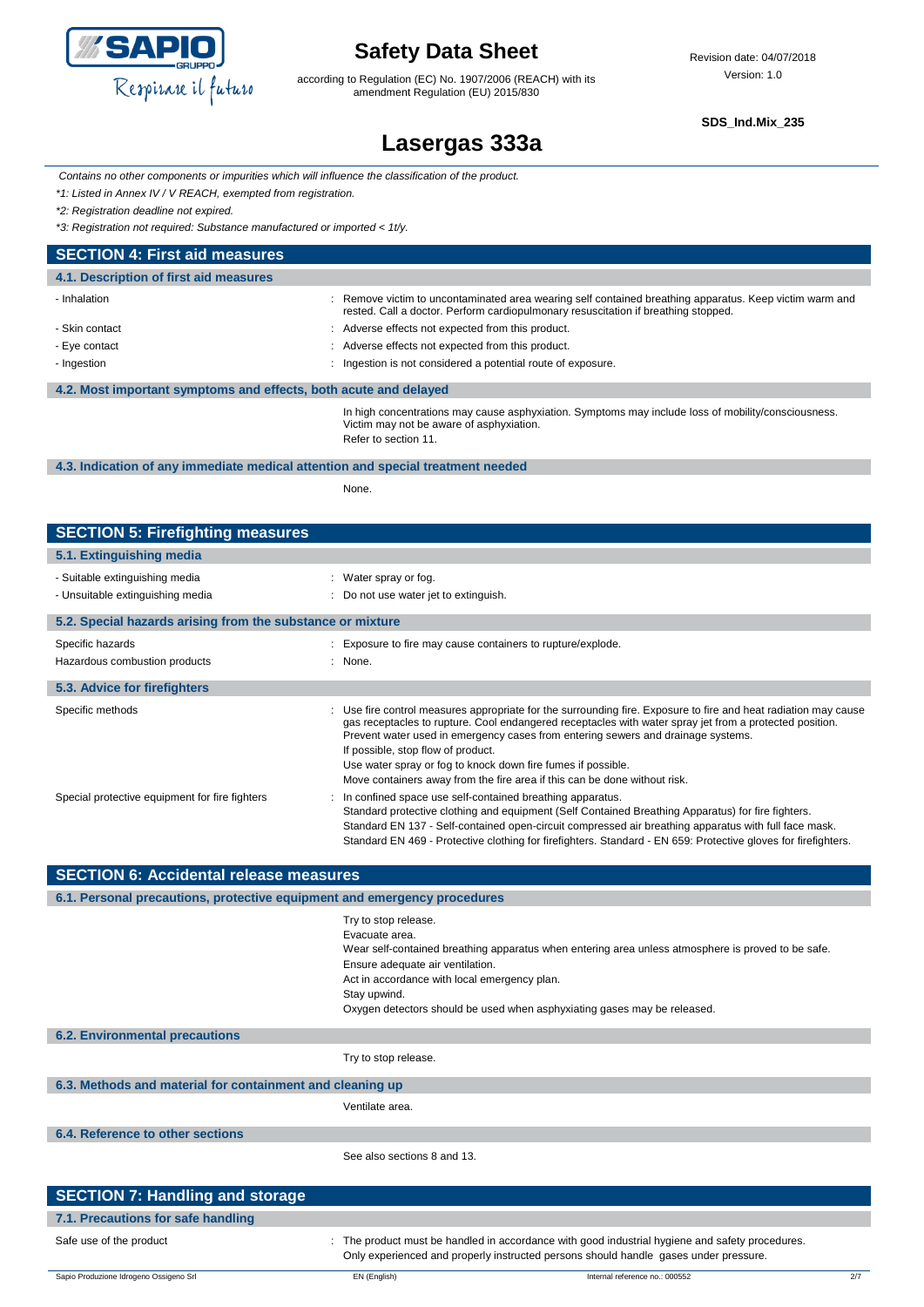

according to Regulation (EC) No. 1907/2006 (REACH) with its amendment Regulation (EU) 2015/830

#### **SDS\_Ind.Mix\_235**

|                                                                   | Lasergas 333a                                                                                                                                                                                                                                                                                                                                                                                                                                                                                                                                                                                                                                                                                                                                                                                                                                                                                                                                                                                                                                                                                                                                                                                                                                                                                                                                                                                               |
|-------------------------------------------------------------------|-------------------------------------------------------------------------------------------------------------------------------------------------------------------------------------------------------------------------------------------------------------------------------------------------------------------------------------------------------------------------------------------------------------------------------------------------------------------------------------------------------------------------------------------------------------------------------------------------------------------------------------------------------------------------------------------------------------------------------------------------------------------------------------------------------------------------------------------------------------------------------------------------------------------------------------------------------------------------------------------------------------------------------------------------------------------------------------------------------------------------------------------------------------------------------------------------------------------------------------------------------------------------------------------------------------------------------------------------------------------------------------------------------------|
|                                                                   | Consider pressure relief device(s) in gas installations.<br>Ensure the complete gas system was (or is regularily) checked for leaks before use.<br>Do not smoke while handling product.<br>Use only properly specified equipment which is suitable for this product, its supply pressure and temperature.<br>Contact your gas supplier if in doubt.<br>Avoid suck back of water, acid and alkalis.<br>Do not breathe gas.<br>Avoid release of product into atmosphere.                                                                                                                                                                                                                                                                                                                                                                                                                                                                                                                                                                                                                                                                                                                                                                                                                                                                                                                                      |
| Safe handling of the gas receptacle                               | Do not allow backfeed into the container.<br>Protect receptacles from physical damage; do not drag, roll, slide or drop.<br>When moving receptacles, even for short distances, use a cart (trolley, hand truck, etc.) designed to<br>transport receptacles.<br>Leave valve protection caps in place until the container has been secured against either a wall or bench or<br>placed in a container stand and is ready for use.<br>If user experiences any difficulty operating receptacle valve discontinue use and contact supplier.<br>Never attempt to repair or modify container valves or safety relief devices.<br>Damaged valves should be reported immediately to the supplier.<br>Keep container valve outlets clean and free from contaminants particularly oil and water.<br>Replace valve outlet caps or plugs and container caps where supplied as soon as container is disconnected<br>from equipment.<br>Close container valve after each use and when empty, even if still connected to equipment.<br>Never attempt to transfer gases from one container to another.<br>Never use direct flame or electrical heating devices to raise the pressure of a container.<br>Do not remove or deface labels provided by the supplier for the identification of the receptacle contents.<br>Suck back of water into the container must be prevented.<br>Open valve slowly to avoid pressure shock. |
| 7.2. Conditions for safe storage, including any incompatibilities |                                                                                                                                                                                                                                                                                                                                                                                                                                                                                                                                                                                                                                                                                                                                                                                                                                                                                                                                                                                                                                                                                                                                                                                                                                                                                                                                                                                                             |
|                                                                   | Observe all regulations and local requirements regarding storage of containers.<br>Containers should not be stored in conditions likely to encourage corrosion.<br>Container valve guards or caps should be in place.<br>Containers should be stored in the vertical position and properly secured to prevent them from falling over.<br>Stored containers should be periodically checked for general condition and leakage.<br>Keep container below 50°C in a well ventilated place.<br>Store containers in location free from fire risk and away from sources of heat and ignition.<br>Keep away from combustible materials.                                                                                                                                                                                                                                                                                                                                                                                                                                                                                                                                                                                                                                                                                                                                                                              |
| 7.3. Specific end use(s)                                          |                                                                                                                                                                                                                                                                                                                                                                                                                                                                                                                                                                                                                                                                                                                                                                                                                                                                                                                                                                                                                                                                                                                                                                                                                                                                                                                                                                                                             |

None.

### **SECTION 8: Exposure controls/personal protection**

### **8.1. Control parameters**

| Carbon dioxide (124-38-9)         |                                      |                                                           |
|-----------------------------------|--------------------------------------|-----------------------------------------------------------|
| OEL: Occupational Exposure Limits |                                      |                                                           |
|                                   | ACGIH TWA (ppm)                      | 5000 ppm                                                  |
| <b>ACGIH</b>                      | ACGIH STEL (ppm)                     | 30000 ppm                                                 |
|                                   | Remark (ACGIH)                       | Asphyxia                                                  |
|                                   | Regulatory reference                 | <b>ACGIH 2017</b>                                         |
| Italy                             | TWA (IT) OEL 8h [mg/m <sup>3</sup> ] | $9000 \,\mathrm{ma/m^3}$                                  |
|                                   | TWA (IT) OEL 8h [ppm]                | 5000 ppm                                                  |
| Regulatory reference              |                                      | Allegato XXXVIII del D.Lgs. 9 aprile 2008, n. 81 e s.m.i. |

ed-No Effect Level)

PNEC (Predicted No-Effect Concentration) : None available.

| 8.2. Exposure controls |  |
|------------------------|--|

| $\sim$ $\sim$ $\sim$ $\sim$ $\sim$ $\sim$ $\sim$ $\sim$                   |                                                                                                                                                                                                                                              |
|---------------------------------------------------------------------------|----------------------------------------------------------------------------------------------------------------------------------------------------------------------------------------------------------------------------------------------|
| 8.2.1. Appropriate engineering controls                                   |                                                                                                                                                                                                                                              |
|                                                                           | Provide adequate general and local exhaust ventilation.                                                                                                                                                                                      |
|                                                                           | Systems under pressure should be regularily checked for leakages.                                                                                                                                                                            |
|                                                                           | Ensure exposure is below occupational exposure limits (where available).                                                                                                                                                                     |
|                                                                           | Oxygen detectors should be used when asphyxiating gases may be released.                                                                                                                                                                     |
|                                                                           | Consider the use of a work permit system e.g. for maintenance activities.                                                                                                                                                                    |
| 8.2.2. Individual protection measures, e.g. personal protective equipment |                                                                                                                                                                                                                                              |
|                                                                           | A risk assessment should be conducted and documented in each work area to assess the risks related to the<br>use of the product and to select the PPE that matches the relevant risk. The following recommendations<br>should be considered: |
|                                                                           | PPE compliant to the recommended EN/ISO standards should be selected.                                                                                                                                                                        |
| • Eye/face protection                                                     | Wear safety glasses with side shields.                                                                                                                                                                                                       |
|                                                                           | Standard EN 166 - Personal eye-protection - specifications.                                                                                                                                                                                  |
| • Skin protection                                                         |                                                                                                                                                                                                                                              |
| - Hand protection                                                         | Wear working gloves when handling gas containers.                                                                                                                                                                                            |
|                                                                           |                                                                                                                                                                                                                                              |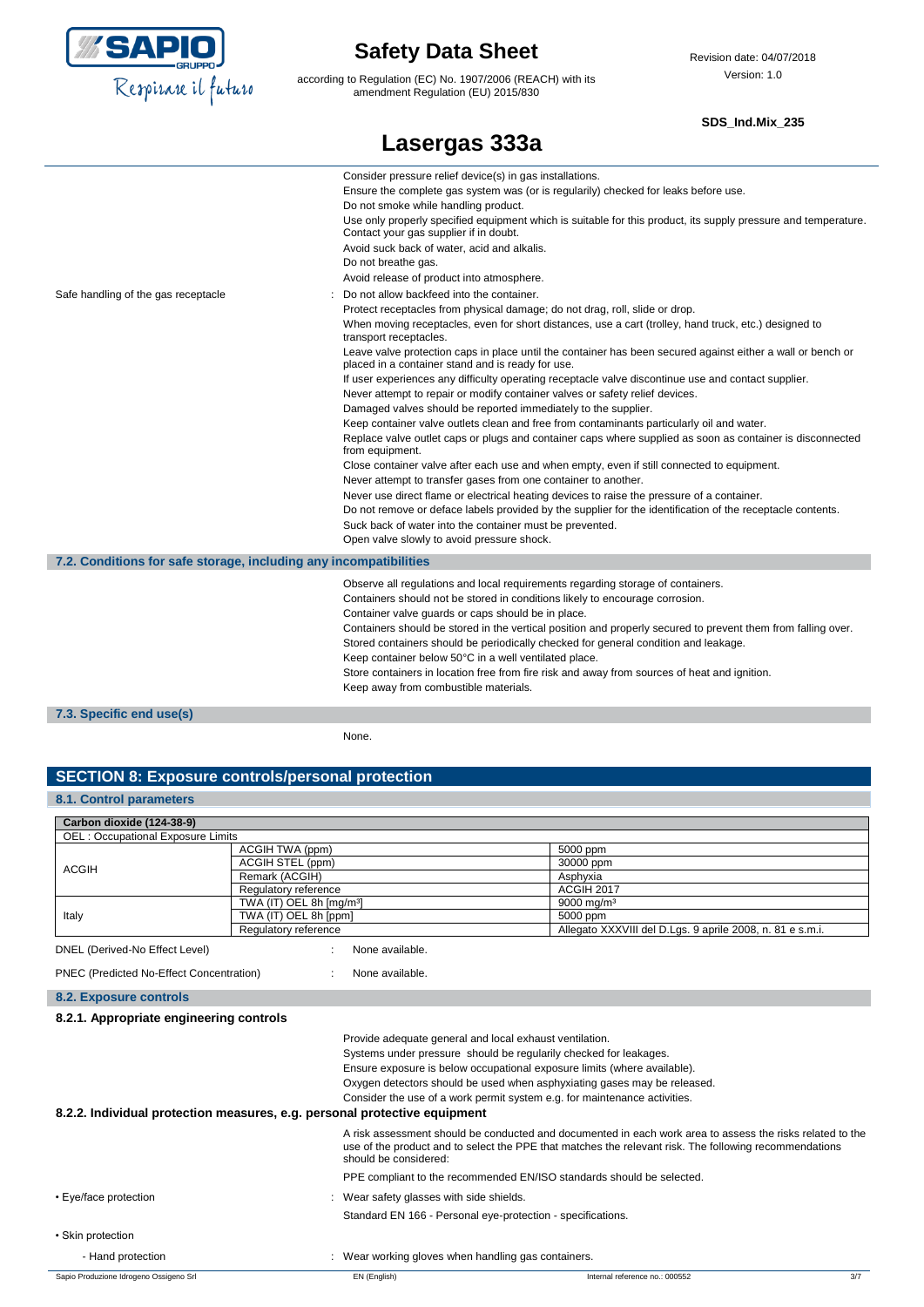

according to Regulation (EC) No. 1907/2006 (REACH) with its amendment Regulation (EU) 2015/830

**Lasergas 333a**

#### **SDS\_Ind.Mix\_235**

|                                     | Standard EN 388 - Protective gloves against mechanical risk.                                                                                        |
|-------------------------------------|-----------------------------------------------------------------------------------------------------------------------------------------------------|
| - Other                             | : Wear safety shoes while handling containers.                                                                                                      |
|                                     | Standard EN ISO 20345 - Personal protective equipment - Safety footwear.                                                                            |
| • Respiratory protection            | Gas filters may be used if all surrounding conditions e.g. type and concentration of the contaminant(s) and<br>duration of use are known.           |
|                                     | Use gas filters with full face mask, where exposure limits may be exceeded for a short-term period, e.g.<br>connecting or disconnecting containers. |
|                                     | Gas filters do not protect against oxygen deficiency.                                                                                               |
|                                     | Self contained breathing apparatus (SCBA) or positive pressure airline with mask are to be used in oxygen-<br>deficient atmospheres.                |
|                                     | Standard EN 14387 - Gas filter(s), combined filter(s) and full face mask - EN 136.                                                                  |
|                                     | Standard EN 137 - Self-contained open-circuit compressed air breathing apparatus with full face mask.                                               |
| • Thermal hazards                   | : None in addition to the above sections.                                                                                                           |
| 000 Environmental evangura controla |                                                                                                                                                     |

#### **8.2.3. Environmental exposure controls**

None necessary.

### **SECTION 9: Physical and chemical properties**

| 9.1. Information on basic physical and chemical properties |                                   |  |                                                                               |
|------------------------------------------------------------|-----------------------------------|--|-------------------------------------------------------------------------------|
| Appearance                                                 |                                   |  |                                                                               |
|                                                            | Physical state at 20°C / 101.3kPa |  | : Gas                                                                         |
|                                                            | $\sim$ $\sim$ $\sim$ $\sim$       |  | Mixture contains one or more component(s) which have the following colour(s): |

| Colour                                          | <u>Mixture contains one or more componentis) which have the following colour(s).</u><br>Colourless. |
|-------------------------------------------------|-----------------------------------------------------------------------------------------------------|
| Odour                                           | Odourless.                                                                                          |
| Odour threshold                                 | Odour threshold is subjective and inadequate to warn of overexposure.                               |
| рH                                              | Not applicable for gases and gas mixtures.                                                          |
| Melting point / Freezing point                  | Not applicable for gas mixtures.                                                                    |
| Boiling point                                   | Not applicable for gas mixtures.                                                                    |
| Flash point                                     | Not applicable for gases and gas mixtures.                                                          |
| Evaporation rate                                | Not applicable for gases and gas mixtures.                                                          |
| Flammability (solid, gas)                       | Non flammable.                                                                                      |
| <b>Explosive limits</b>                         | Non flammable.                                                                                      |
| Vapour pressure [20°C]                          | Not applicable.                                                                                     |
| Vapour pressure [50°C]                          | Not applicable.                                                                                     |
| Vapour density                                  | Not applicable.                                                                                     |
| Relative density, gas (air=1)                   | Lighter or similar to air.                                                                          |
| Partition coefficient n-octanol/water (Log Kow) | Not applicable for gas mixtures.                                                                    |
| Auto-ignition temperature                       | Non flammable.                                                                                      |
| Decomposition temperature                       | Not applicable.                                                                                     |
| Viscosity                                       | No reliable data available.                                                                         |
| Explosive properties                            | Not applicable.                                                                                     |
| Oxidising properties                            | Not applicable.                                                                                     |

### **9.2. Other information**

| Molar mass                           | : Not applicable for gas mixtures. |
|--------------------------------------|------------------------------------|
| Other data                           | : None.                            |
| SECTION 10: Stability and reactivity |                                    |

# **10.1. Reactivity**

|                                          |                                                                          | No reactivity hazard other than the effects described in sub-sections below.                         |     |
|------------------------------------------|--------------------------------------------------------------------------|------------------------------------------------------------------------------------------------------|-----|
| 10.2. Chemical stability                 |                                                                          |                                                                                                      |     |
|                                          | Stable under normal conditions.                                          |                                                                                                      |     |
| 10.3. Possibility of hazardous reactions |                                                                          |                                                                                                      |     |
|                                          | None.                                                                    |                                                                                                      |     |
| 10.4. Conditions to avoid                |                                                                          |                                                                                                      |     |
|                                          | Avoid moisture in installation systems.                                  |                                                                                                      |     |
| 10.5. Incompatible materials             |                                                                          |                                                                                                      |     |
|                                          | None.<br>For additional information on compatibility refer to ISO 11114. |                                                                                                      |     |
| 10.6. Hazardous decomposition products   |                                                                          |                                                                                                      |     |
|                                          |                                                                          | Under normal conditions of storage and use, hazardous decomposition products should not be produced. |     |
| Sapio Produzione Idrogeno Ossigeno Srl   | EN (English)                                                             | Internal reference no.: 000552                                                                       | 4/7 |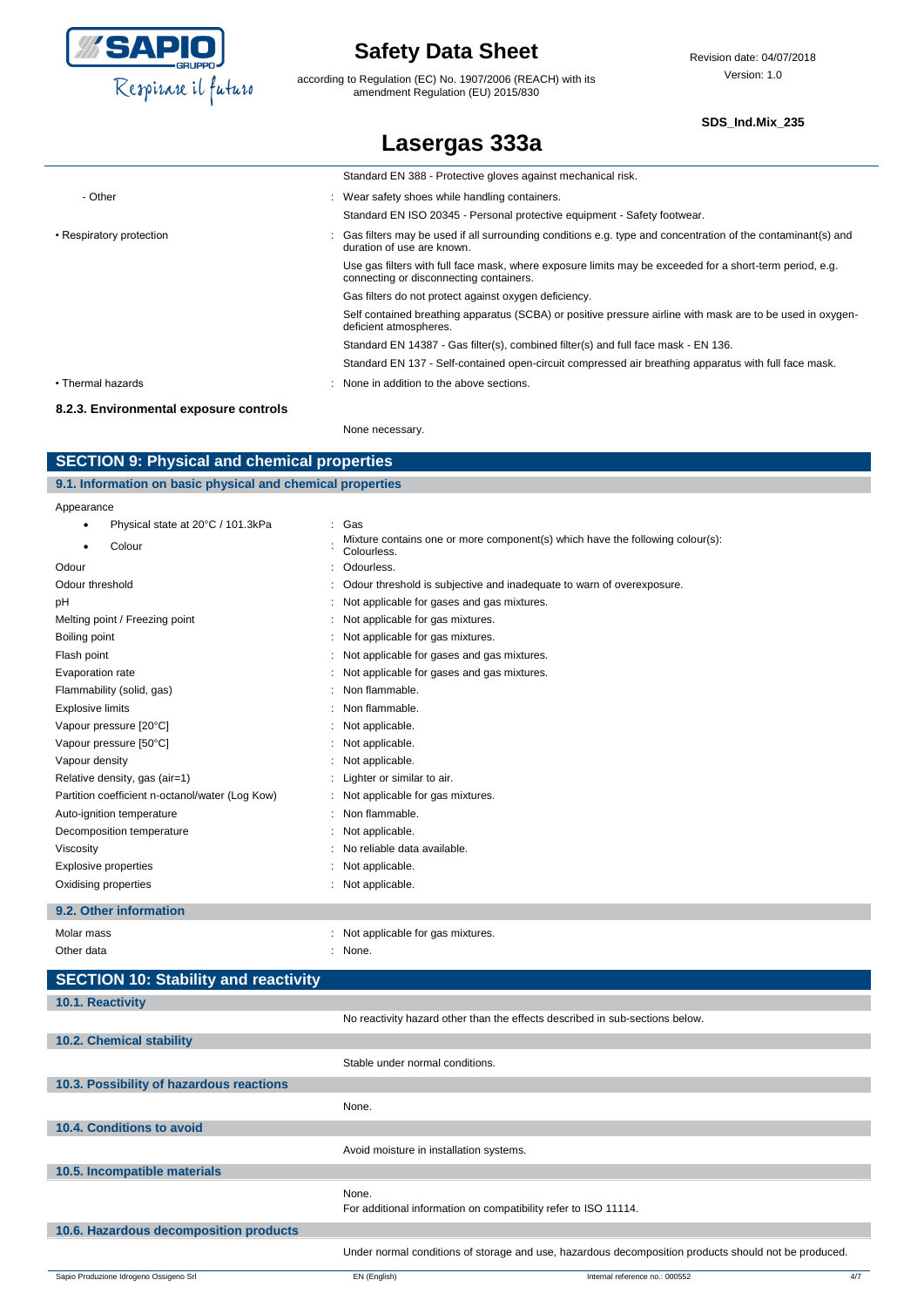

according to Regulation (EC) No. 1907/2006 (REACH) with its amendment Regulation (EU) 2015/830

#### **SDS\_Ind.Mix\_235**

# **Lasergas 333a**

|  | <b>SECTION 11: Toxicological information</b> |
|--|----------------------------------------------|
|  |                                              |

| 11.1. Information on toxicological effects |                                                                                                                |  |
|--------------------------------------------|----------------------------------------------------------------------------------------------------------------|--|
| <b>Acute toxicity</b>                      | : Toxicological effects not expected from this product if occupational exposure limit values are not exceeded. |  |
| <b>Skin corrosion/irritation</b>           | : No known effects from this product.                                                                          |  |
| Serious eye damage/irritation              | : No known effects from this product.                                                                          |  |
| Respiratory or skin sensitisation          | : No known effects from this product.                                                                          |  |
| Germ cell mutagenicity                     | : No known effects from this product.                                                                          |  |
| Carcinogenicity                            | : No known effects from this product.                                                                          |  |
| Toxic for reproduction: Fertility          | : No known effects from this product.                                                                          |  |
| Toxic for reproduction : unborn child      | : No known effects from this product.                                                                          |  |
| <b>STOT-single exposure</b>                | : No known effects from this product.                                                                          |  |
| STOT-repeated exposure                     | No known effects from this product.                                                                            |  |
| <b>Aspiration hazard</b>                   | Not applicable for gases and gas mixtures.                                                                     |  |

| <b>SECTION 12: Ecological information</b>      |                                                                                                           |
|------------------------------------------------|-----------------------------------------------------------------------------------------------------------|
| 12.1. Toxicity                                 |                                                                                                           |
|                                                |                                                                                                           |
| Assessment                                     | : No ecological damage caused by this product.                                                            |
| EC50 48h - Daphnia magna                       | : No data available.                                                                                      |
| EC50 72h - Algae                               | No data available.                                                                                        |
| LC50 96 h - Fish                               | : No data available.                                                                                      |
|                                                |                                                                                                           |
| 12.2. Persistence and degradability            |                                                                                                           |
|                                                |                                                                                                           |
| Assessment                                     | : No ecological damage caused by this product.                                                            |
|                                                |                                                                                                           |
| 12.3. Bioaccumulative potential                |                                                                                                           |
| Assessment                                     | : No data available.                                                                                      |
|                                                |                                                                                                           |
| 12.4. Mobility in soil                         |                                                                                                           |
|                                                |                                                                                                           |
| Assessment                                     | : Because of its high volatility, the product is unlikely to cause ground or water pollution.             |
|                                                | Partition into soil is unlikely.                                                                          |
| 12.5. Results of PBT and vPvB assessment       |                                                                                                           |
|                                                |                                                                                                           |
| Assessment                                     | : Not classified as PBT or vPvB.                                                                          |
|                                                |                                                                                                           |
| 12.6. Other adverse effects                    |                                                                                                           |
| Other adverse effects                          | : No known effects from this product.                                                                     |
| Effect on the ozone layer                      | : None.                                                                                                   |
| Effect on global warming                       | : Contains greenhouse gas(es).                                                                            |
|                                                |                                                                                                           |
| <b>SECTION 13: Disposal considerations</b>     |                                                                                                           |
| 13.1. Waste treatment methods                  |                                                                                                           |
|                                                | May be vented to atmosphere in a well ventilated place.                                                   |
|                                                | Do not discharge into any place where its accumulation could be dangerous.                                |
|                                                | Return unused product in original receptacle to supplier.                                                 |
| List of hazardous waste codes (from Commission | 16 05 05 : Gases in pressure containers other than those mentioned in 16 05 04.                           |
| Decision 2001/118/EC)                          |                                                                                                           |
| 13.2. Additional information                   |                                                                                                           |
|                                                | External treatment and disposal of waste should comply with applicable local and/or national regulations. |
|                                                |                                                                                                           |
| <b>SECTION 14: Transport information</b>       |                                                                                                           |
| 14.1. UN number                                |                                                                                                           |

Sapio Produzione Idrogeno Ossigeno Srl **EN (English)** EN (English) Internal reference no.: 000552 5/7

UN-No. : 1956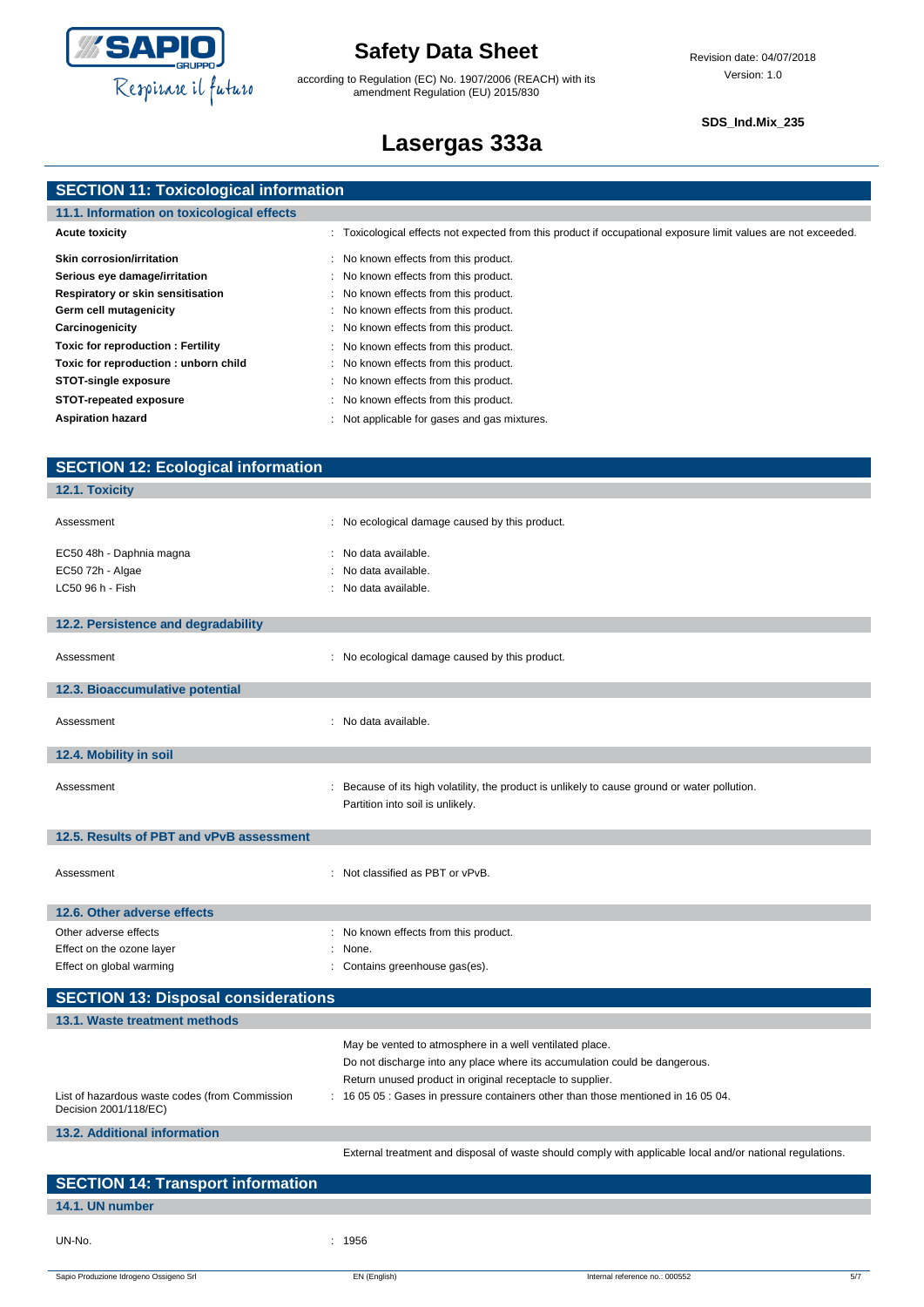

according to Regulation (EC) No. 1907/2006 (REACH) with its amendment Regulation (EU) 2015/830

Revision date: 04/07/2018 Version: 1.0

#### **SDS\_Ind.Mix\_235**

# **Lasergas 333a**

| 14.2. UN proper shipping name                                                  |                                                                                                                                                       |
|--------------------------------------------------------------------------------|-------------------------------------------------------------------------------------------------------------------------------------------------------|
| Transport by road/rail (ADR/RID)                                               | COMPRESSED GAS, N.O.S. (Nitrogen, Helium)                                                                                                             |
| Transport by air (ICAO-TI / IATA-DGR)                                          | Compressed gas, n.o.s. (Nitrogen, Helium)                                                                                                             |
| Transport by sea (IMDG)                                                        | COMPRESSED GAS, N.O.S. (Nitrogen, Helium)                                                                                                             |
| 14.3. Transport hazard class(es)                                               |                                                                                                                                                       |
| Labelling                                                                      |                                                                                                                                                       |
|                                                                                |                                                                                                                                                       |
|                                                                                | 2.2 : Non-flammable, non-toxic gases.                                                                                                                 |
| Transport by road/rail (ADR/RID)                                               |                                                                                                                                                       |
| Class<br>Classification code                                                   | $\therefore$ 2<br>: 1A                                                                                                                                |
| Hazard identification number                                                   | : 20                                                                                                                                                  |
| <b>Tunnel Restriction</b>                                                      | : E - Passage forbidden through tunnels of category E                                                                                                 |
| Transport by air (ICAO-TI / IATA-DGR)                                          |                                                                                                                                                       |
| Class / Div. (Sub. risk(s))                                                    | : 2.2                                                                                                                                                 |
| Transport by sea (IMDG)                                                        |                                                                                                                                                       |
| Class / Div. (Sub. risk(s))                                                    | : 2.2                                                                                                                                                 |
| Emergency Schedule (EmS) - Fire                                                | $:$ F-C                                                                                                                                               |
| Emergency Schedule (EmS) - Spillage                                            | $: S-V$                                                                                                                                               |
| 14.4. Packing group                                                            |                                                                                                                                                       |
| Transport by road/rail (ADR/RID)                                               | Not applicable                                                                                                                                        |
| Transport by air (ICAO-TI / IATA-DGR)                                          | Not applicable                                                                                                                                        |
| Transport by sea (IMDG)                                                        | Not applicable                                                                                                                                        |
| <b>14.5. Environmental hazards</b>                                             |                                                                                                                                                       |
| Transport by road/rail (ADR/RID)                                               | None.<br>÷.                                                                                                                                           |
| Transport by air (ICAO-TI / IATA-DGR)                                          | None.                                                                                                                                                 |
| Transport by sea (IMDG)                                                        | : None.                                                                                                                                               |
| 14.6. Special precautions for user                                             |                                                                                                                                                       |
| Packing Instruction(s)                                                         |                                                                                                                                                       |
| Transport by road/rail (ADR/RID)                                               | : P200                                                                                                                                                |
| Transport by air (ICAO-TI / IATA-DGR)                                          |                                                                                                                                                       |
| Passenger and Cargo Aircraft                                                   | : 200.                                                                                                                                                |
| Cargo Aircraft only                                                            | : 200.                                                                                                                                                |
| Transport by sea (IMDG)                                                        | : P200                                                                                                                                                |
| Special transport precautions                                                  | : Avoid transport on vehicles where the load space is not separated from the driver's compartment.                                                    |
|                                                                                | Ensure vehicle driver is aware of the potential hazards of the load and knows what to do in the event of an<br>accident or an emergency.              |
|                                                                                | Before transporting product containers:                                                                                                               |
|                                                                                | - Ensure there is adequate ventilation.                                                                                                               |
|                                                                                | - Ensure that containers are firmly secured.                                                                                                          |
|                                                                                | - Ensure container valve is closed and not leaking.                                                                                                   |
|                                                                                | - Ensure valve outlet cap nut or plug (where provided) is correctly fitted.<br>- Ensure valve protection device (where provided) is correctly fitted. |
|                                                                                |                                                                                                                                                       |
| 14.7. Transport in bulk according to Annex II of MARPOL 73/78 and the IBC Code |                                                                                                                                                       |
|                                                                                | Not applicable.                                                                                                                                       |

### **SECTION 15: Regulatory information 15.1 Safety, health and environmental regulations/legislation specific for the substance or mixture EU-Regulations**

| Restrictions on use                        | $:$ None.  |
|--------------------------------------------|------------|
| Seveso Directive : 2012/18/EU (Seveso III) | $:$ Not co |